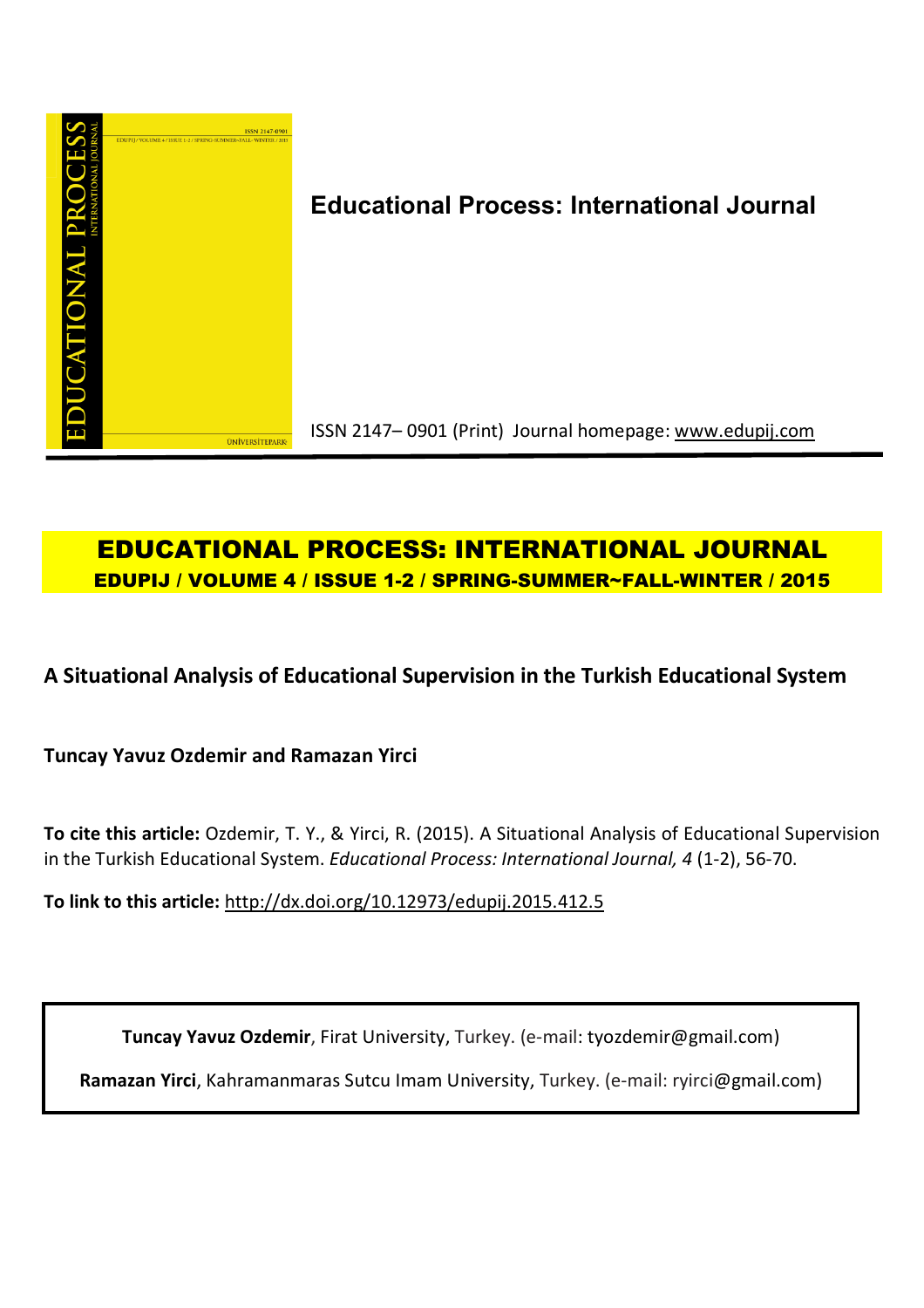## **A Situational Analysis of Educational Supervision in the Turkish Educational System**

### TUNCAY YAVUZ OZDEMIR and RAMAZAN YIRCI

### **Abstract**

The purpose of this study is to conduct a situational analysis on the educational supervisions carried out within the Turkish educational system. Content analysis was used in this study, which is one of the qualitative research methods. An interview form was prepared by the researchers in accordance with the study purpose and expert opinion sought to ensure content and face validity. Findings of the study show that; supervision is necessary for an increase in educational quality, sustainability of educational worker development, determination and elimination of possible deficiencies, to ensure not falling behind developments in the educational system, and to collaborate within the school. It has been determined that the agents who carry out the supervision should have professional competencies, should be able to enter into effective communication, should be able to spare enough time for supervision and follow the principles of equality. In addition, the importance of effective and sufficient guidance and parental participation was highlighted. In a change to the Turkish educational system in 2014, the authority and responsibility of supervision was assigned to the school principals. Because it would decrease the psychological pressure that supervision imposes on educational workers, and enable a positive atmosphere for communication over a prolonged period, this change was believed to be beneficial overall. According to another standpoint, because school principals lack professional competencies regarding educational supervision and do not follow the principles of equality, this change instead was believed to be unfavorable.

**Keywords:** educational supervision, supervision, inspector, effective supervision.



EDUPIJ / ISSN 2147– 0901 © 2015 Copyright © 2015 by ÜNİVERSİTEPARK Limited edupij.com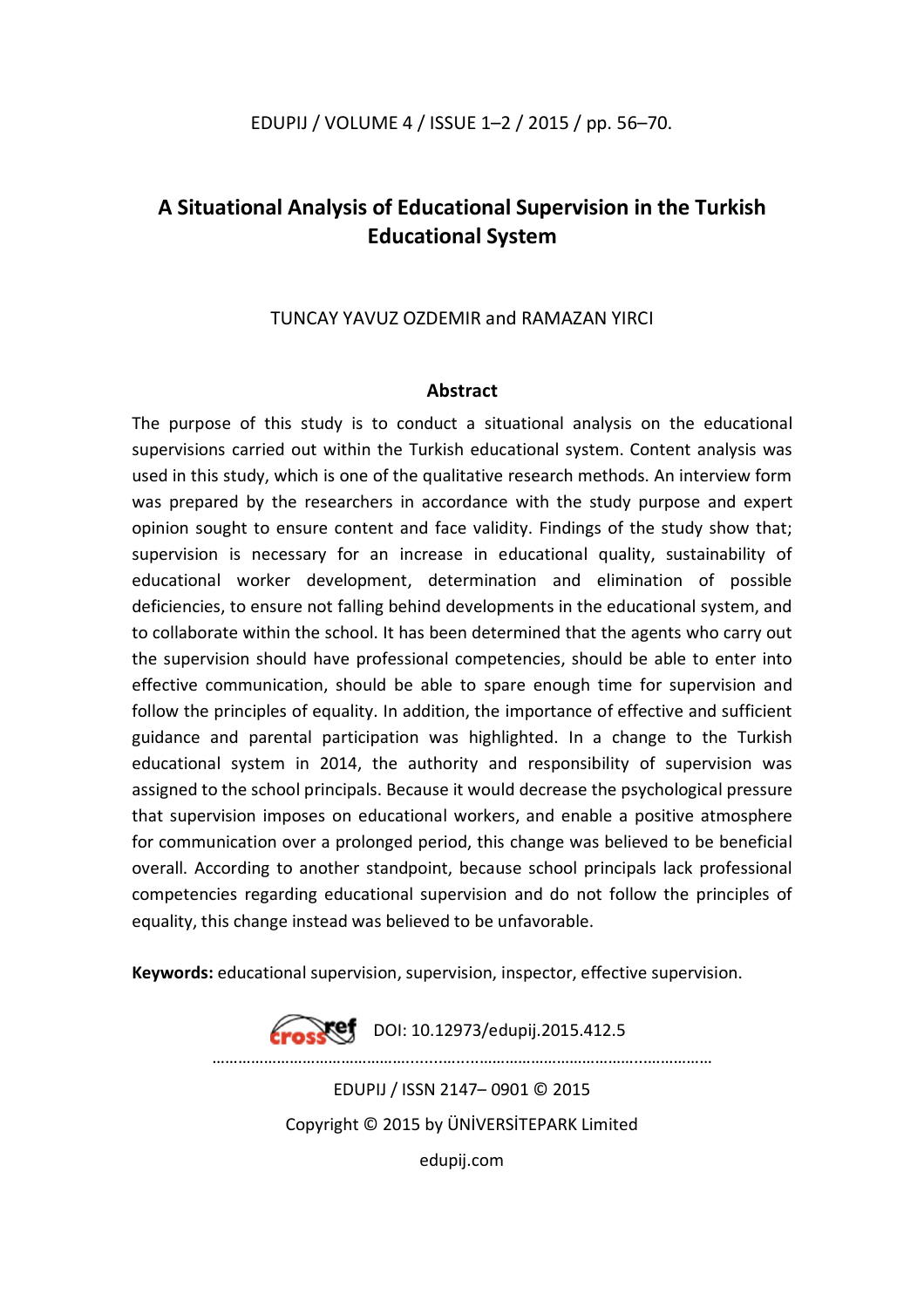#### **Introduction**

Schools have a significant influence on the growth and development of the community. By providing teaching activities to students according to curriculums prepared beforehand based on the needs of the society and the individual, desired behavior changes can be instilled on students (Erden, 2004, p.50). Providing a more habitable community and the required skilled workforce is the centric role of schools. For schools to carry out and not to diverge from these goals they should be administered and supervised effectively (Gokalp, 2010). The prerequisite for utilizing organizational sources effectively and productively and ensuring organizational sustainability is supervision (Katz & Khan, 2013). Supervision is an organizational obligation for determining the level of achieving organizational goals. Thus, supervision is a process which determines the effectiveness of school activities and whether or not there are any divergences from the aims of the educational system (Aydin, 1998; Bursalioglu, 2003; Basaran, 2000; EARGED, 2002). It is crucial for this process to be dynamic and open to change. Supervision is an educational sub-system that guides and counsels the professional development of teachers and offers effective support for educational workers in order for them to achieve their goals (Munemo & Tom, 2013). It is furnished with control, guidance and communication instruments which promote an education-training standard in schools (Obiweluozor, Momoh, & Ogbonnaya, 2013).

Change, which has occurred in all areas, has taken the term supervision into a whole new dimension. Supervision used to be carried out in order to eliminate present or possible failures in the educational system, determine whether educational workers are mastering their professional duties and responsibilities, and to prevent educational workers to do wrong (Sergiovanni & Starratt, 2002; Sullivan & Glanz, 2000). However, based on the changes and developments in the sense of administration, supervision is defined today as an educational sub-system that focuses on improving the process, prioritizing a huge amount of partner engagement and that underlines the strong cooperation between the supervisor and the supervised (Memduhoglu, 2012). Thus, the supervision system can be said to be focused on contributing to educational workers' professional development (Glickman, Gordon, & Ross-Gordon, 2007), evaluating student success and teacher performance, and improving education overall (Pajak, 2010). Based on the change in the function of supervision, the role of the supervisor has also changed (Walker & Dimmock, 2005). Educational supervisors now have to increase educational quality and contribute to the professional development of educational workers (McNicol, 2004). It can be said that educational supervisors can be rated on how they perform their duties and responsibilities based on the effectiveness of their supervision. Effectiveness of the educational system is possible through effective supervision (Allemann, 2006; Kovats, 2006). Supervision is important in that it evaluates the quality and standards of education and it also promotes school accountability towards the government, parents and taxpayers. But most importantly, supervision has the aim of increasing the standards of a school and achieving school development (Earley, 1998).

Effectiveness of the supervision depends on the trust, cooperation and atmosphere of positive communication between the supervisor and the supervised (Can, 2004) along with change management, cooperative learning and educational leadership (Daresh, 2001). Effectiveness of supervision depends on supervision workers' level of mastering roles such as management, leadership, guidance and research expertize (Taymaz, 1995). Similarly, the relationship between the supervisor and the supervised agents becomes a crucial element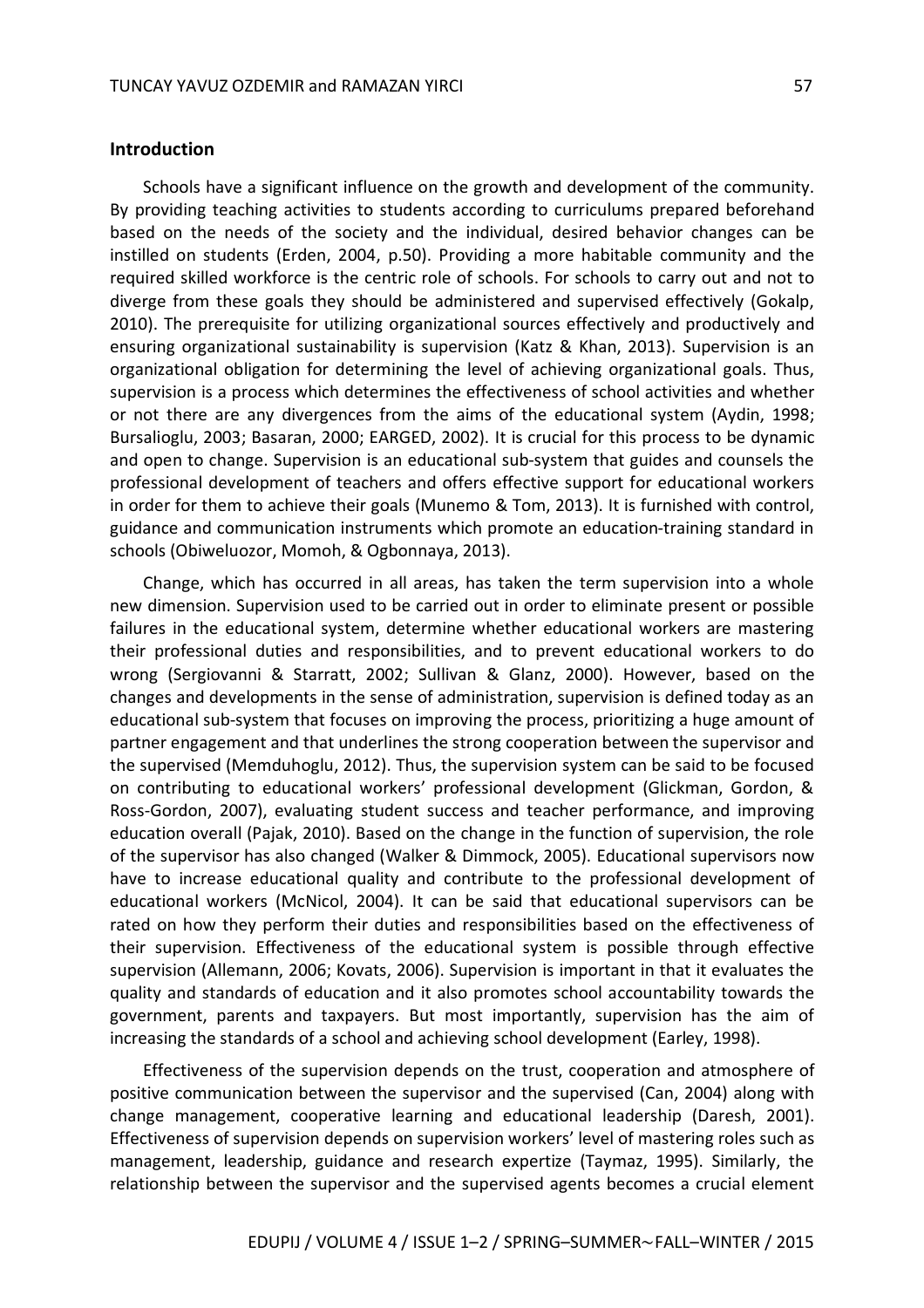for an effective supervision (Kilminster & Jolly, 2000; Ladany, Ellis, & Friedlander, 1999). Sustainability of educational supervision, which is an important sub-system of the educational system, is ensured through legal documents. Educational supervision in the Turkish educational system is carried out by the Ministry of National Education (MoNE) under the Law on Unification of Education, Ministry of National Education Basic Law no. 1739, Ministry of Education Organization and Functions Law no. 3797, Decree Law no. 652, Primary and Education Law no. 222 and other special laws. Educational supervision in the Turkish educational system was assigned to the Presidency of The Supervision Board with the Ministry of National Education Organization and Functions Law no. 3797.

With the Regulations of MoNE Presidency of Guidance and Supervision and Presidency of Educational Supervisors, dated May 24, 2014, the Ministry of National Education (MoNE), which is the decision-making organ of the Turkish educational system, disentitled teachercourse inspection from the duties and authorities of inspectors and deputy inspectors and reassigned it to the duties and authorities of school principals (MoNE, 2014). Supervision of educational activities within the Turkish educational system therefore became assigned under the school principals' duties and authorities with this change. While educational supervisions were carried out by educational supervisors once every two years and for only one course, this change to regulation supervision is now to be carried out at least twice a year by the school principal. Thus, supervision is aimed at being more functional. The purpose of this study is to conduct a situational analysis on how educational supervision, which is one of the most effective factors in determining to what extent educational activities achieve their goals, is implemented in the Turkish educational system. The following research questions were asked in accordance with the purpose of this study:

- Should educational activities and extracurricular activities be supervised?
- What kinds of effects have the changes in the Regulations of MoNE Presidency of Guidance and Supervision and Presidency of Educational Supervisors caused in the educational system?
- What should be done to make educational supervision more effective?

#### **Methodology**

The qualitative research method aims at deeply examining an event within its own reality. According to Silverman (2004) qualitative studies direct the question "how" instead of "what". Qualitative research methods are used to determine what participants think about a specific issue in real life (Marvasti, 2004, p.7; Yin, 2010, p.8). For these reasons, the qualitative research method was applied in this study. The phenomenology design was adopted as it focuses on deeply examining the perceptions of individuals that they come across through their experiences (Fraenkel, Wallen, & Hyun, 2011) and is located in the center of qualitative research methods (Mayring, 2000; Taylor & Bogdan, 1984). Because it enables a thorough investigation on qualitative data, the participants were selected by way of purposeful sampling. According to Maxwell (2005, p.88), the most important factor in determining the participants of a qualitative study is to select people who would give satisfying answers. The study group consisted of 24 teachers working in public schools. A literature review was conducted according to the aims of the study and an interview form consisting of three open ended questions was prepared by the researchers. Field experts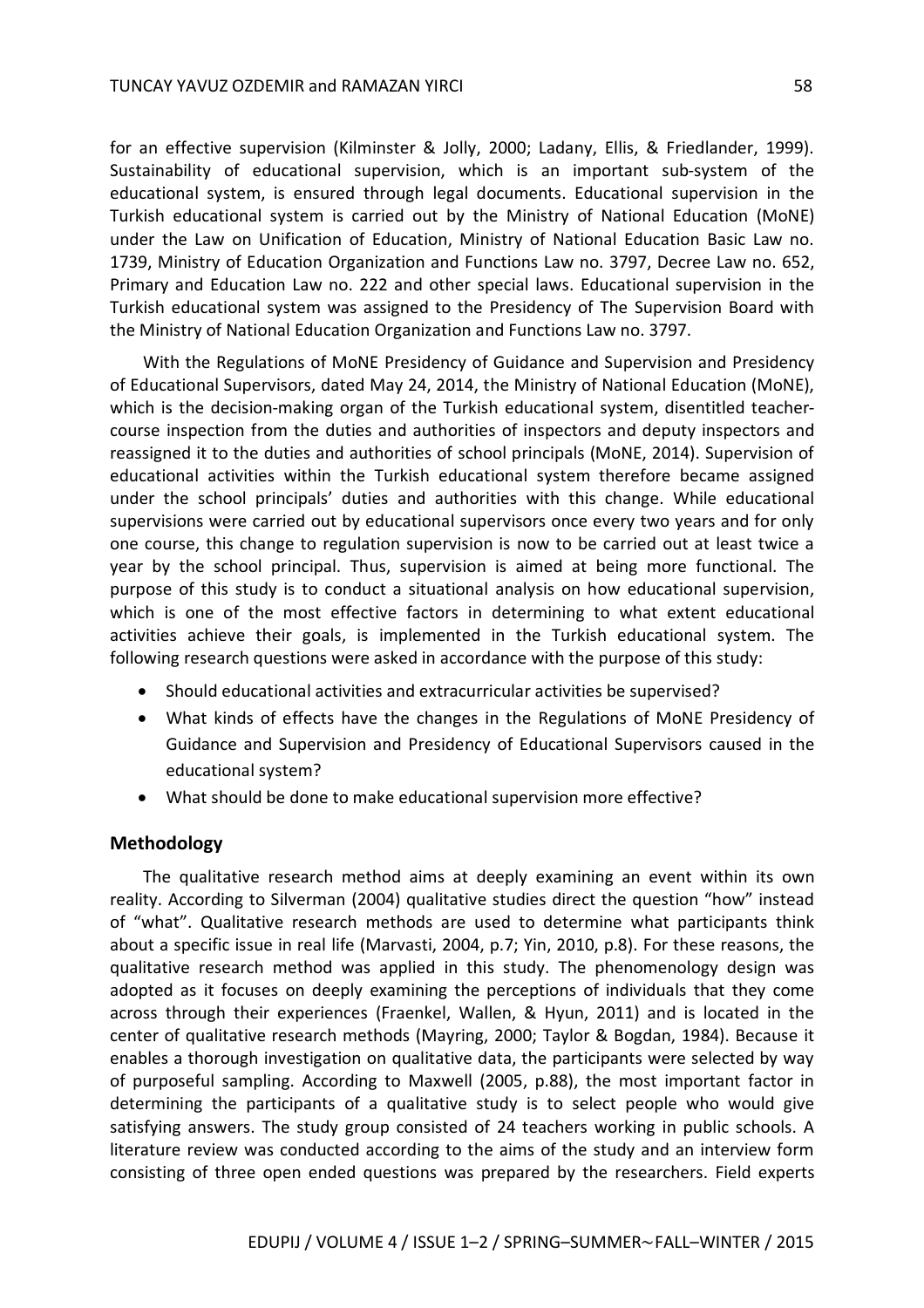were consulted (n=3) in order to assure face validity of the interview form. Corrections that the field experts suggested for the interview form were applied in order to produce the final interview form.

Participant opinions were examined one by one for each question. Opinions which were not deemed satisfactory or carried no meaning were listed as invalid. Interview forms which were listed as valid were coded as "P1, P2, P3,..., P24" and their data entered to the computer. Content analyses were conducted in order to analyze the data. Similar statements were determined and grouped accordingly. For the reliability of the study, expert opinions were sought to in order to determine whether or not participant opinions correctly corresponded to the category in which they had been listed. With this respect, experts were asked to group all the participant opinions into the categories that the researchers determined. During this process, 14 out of 168 participant opinions were grouped under different categories by the experts. For the reliability of the data collected from the content analysis, the "Percentage of Agreement (P) = Consensus / (Consensus + Dissidence) x 100" formula, developed by Miles and Huberman (1984), was applied. Thus, the reliability ratio between the researchers was P = 154/ (154 + 14) X 100 = ~92%. There are different opinions stating that the percentage of agreement should be 70% (Miles & Huberman, 1984) or 90% (Saban, 2004) and above for the reliability of qualitative studies. According to either school of thought, these findings suggest that the reliability of the study is at a sufficient level.

#### **Findings**

All of the participants stated that in order to carry out education and training activities according to their aims, education and training activities and extracurricular activities should be supervised separately. Participant opinions concerning the reasons why supervision is necessary are displayed in Figure 1.



**Figure 1.** Reasons why supervision is necessary

Participants emphasized the importance of supervising education and training activities as well as extracurricular activities in order to provide a more habitable community and for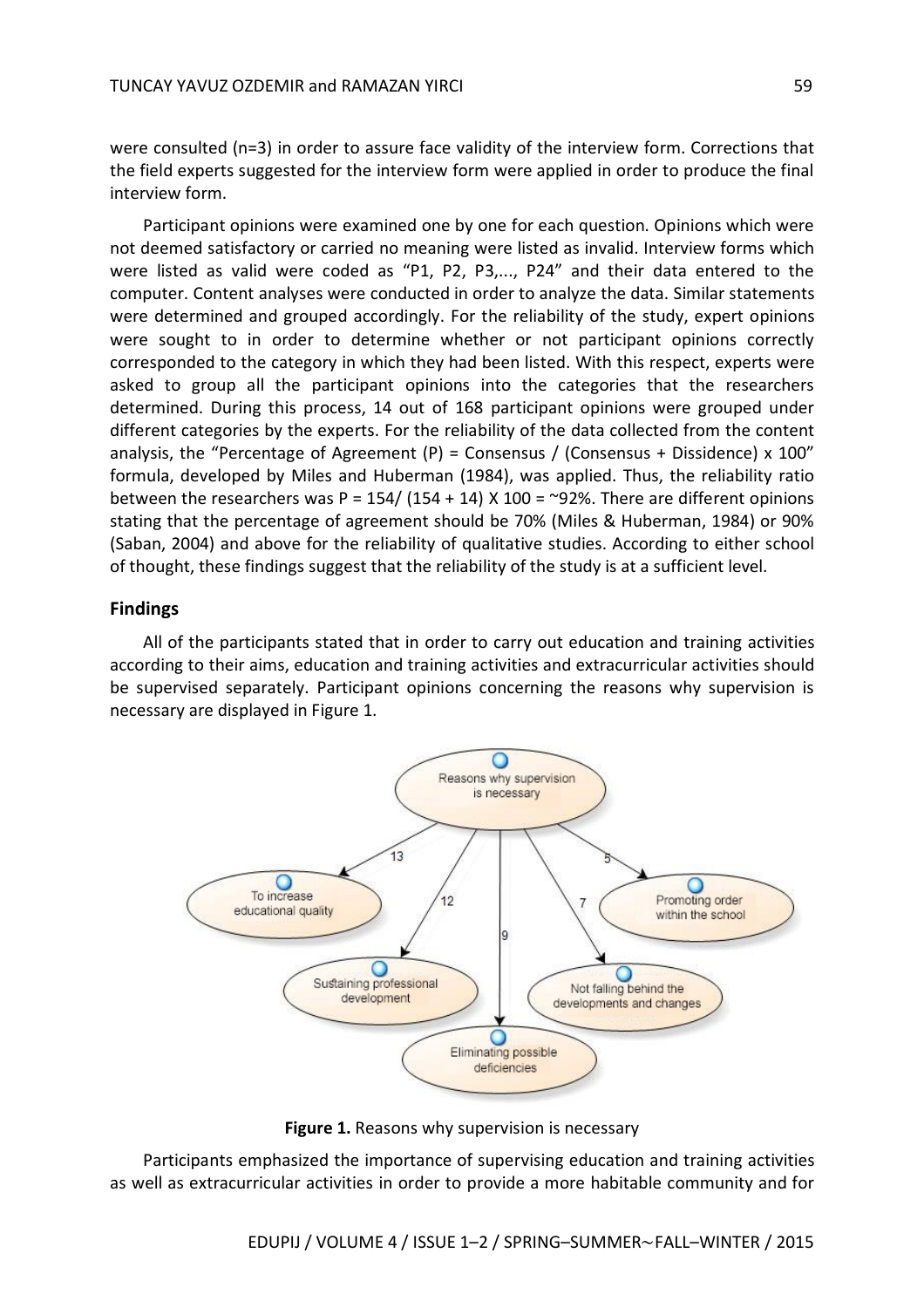the training of the required skilled workforce. They stated that supervision is necessary for issues such as increasing educational quality, sustainability of work discipline, determining to what extent the curriculums achieve their goals, and determining and meeting the needs of present educational activities. They asserted that only this way would the human type that the educational system desires be raised and the productivity of educational practices increase. They stated that supervision is necessary for fully implementing the required tasks and operations on time, for eliminating possible errors and mistakes, and for setting an order within the school. Participants believed that supervision was necessary for the educational workers to adapt to the constantly and rapidly changing educational system. They expressed that with guidance and supervision, the professional development of teachers would be sustainable and that this would help the institution to become a learning organization. They stated that a positive and open-to-change atmosphere within schools would have a positive contribution on work satisfaction levels of the workers. One outstanding opinion was that through supervision, possible disorders, malfunctions and errors in documents can be corrected and the chaos atmosphere which can emerge within the organization can be prevented. Similarly, participants also stated that supervision is essential in the form of feedback concerning education-training activities. Some of the participant opinions like this are given below:

*P4: The society we live which undergoes constant change. The MoNE makes changes in legal documents that are in line with the present change in the community. In order for teachers and school administrators to act accordingly with the changes in legal documents, education-training activities should be supervised. In addition, supervision is also crucial in solving problems that teachers encounter during practice as a result of these changes. This problem can be overcome through effective guidance provided by educational supervisors.*

*P12: An individual taken from society is delivered back to society after being subjected to various processes within the school. Supervision is necessary in order to promote the changes and developments expected in individuals who receive education at schools, according to specific purposes or to observe the level of these changes. Because teacher performance would increase with supervision, this would also contribute to the effectiveness of schools. In order to achieve the desired acquisitions for the individual through education, educational activities should be supervised along with training activities. Thus, school productivity will increase while the school maintains its purpose.*

*P15: Supervision is an implementation which facilitates solving problems that teachers encounter during education-training activities. Through effective guidance before the supervision, teachers would be ready for specific situations that they could encounter during the supervision. Guidance and supervision is crucial, specifically for teachers and also in general, for the system to rapidly adapt to the changes that occur in educational programs. Thus, on-the-job training and professional development that educational supervisors always talk about can be sustained in this way.*

*P18: The teaching profession is a profession in which there are no undo keys. Being concerned only about student learning during class would be the biggest mistake. Although the educational system wants it to be this way, it is essential to furnish the student with the values of the society he or she belongs to. In other words, the teacher has to be a role model even while out of the school. Creating a habitable community is possible only with education. We can observe to what extent these elements are realized only through supervision. Of*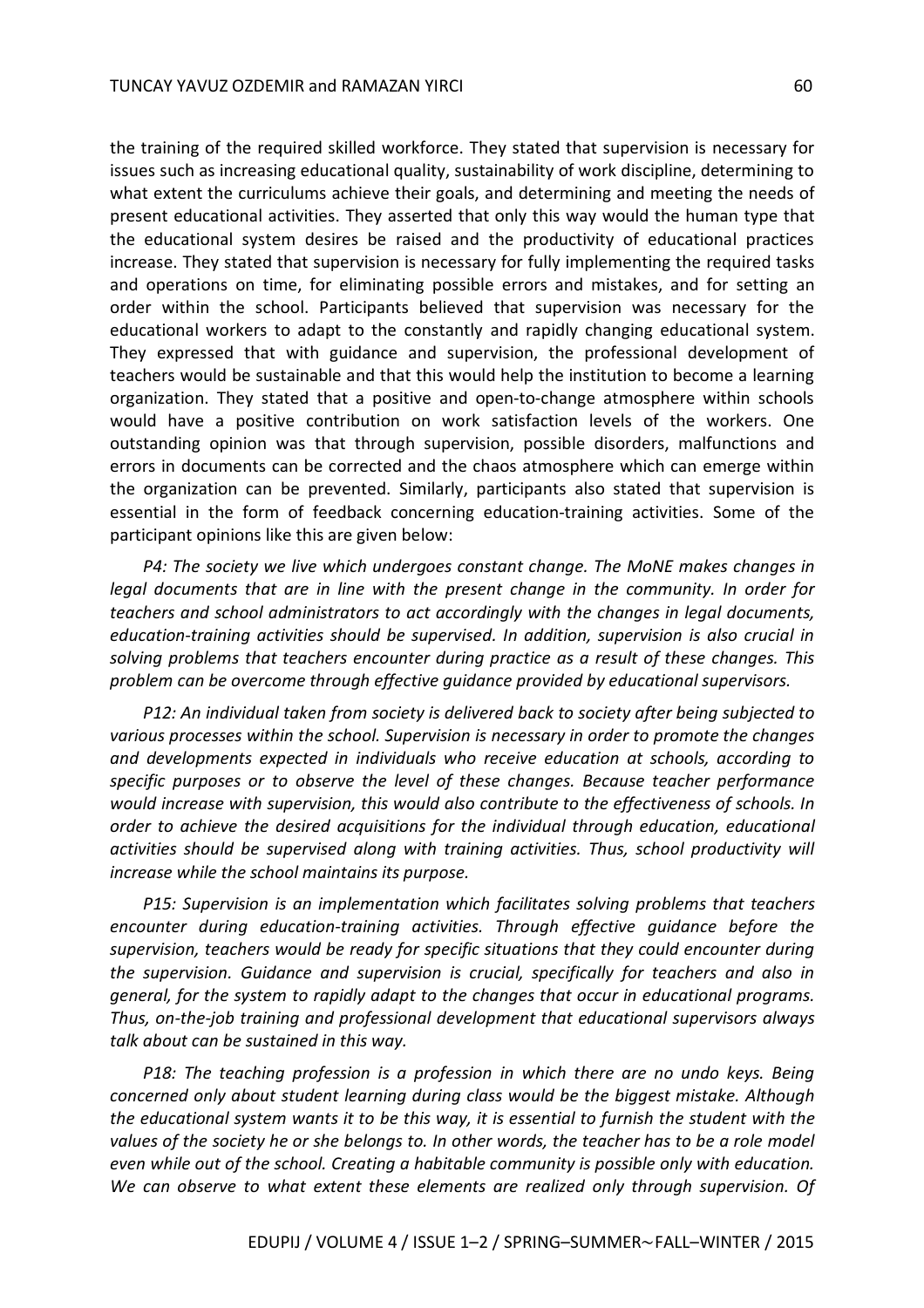*course, educational supervisors who come to inspect should have a similar sensitivity. Otherwise they would evaluate only to what extent students have learned the subjects, fill in the documents and the supervision would be completed. Such supervision cannot be regarded as actually achieving their goals.*



Opinions concerning a more effective supervision are displayed in Figure 2.

**Figure 2.** For an Effective Supervision

Participants underlined the following points in order for the supervision to achieve its mission. They initially stated that there should be an unconditional atmosphere of respect between the supervisor and the supervised agent. They underlined that by prioritizing guidance, a positive communication atmosphere with teachers without prejudgments is crucial for an effective supervision. They stated that guidance was the central element of educational supervision. They stated that when a sufficient amount of guidance is provided, job satisfaction of teachers would increase, a positive contribution to organizational commitment would take place and their professional motivation would increase. This would have a positive contribution to schools achieving their missions. Participants underlined that, for an effective communication it is necessary for educational supervisors to display constructive attitudes, especially during their interactions with teachers and to be distant to subjective behaviors. They put forward that many problems will be solved through an effective communication between educational supervisors and teachers. One of the outstanding opinions was that educational supervision should be carried out by people who have received its education. They stated that extracurricular activities bear the same importance as education-training activities. Participants stated that although the area of responsibility of educational supervisors increased with the changes in the job description, they continued on with guidance and supervision activities without receiving the education that became necessary after the changes in their duties and responsibilities. This was said to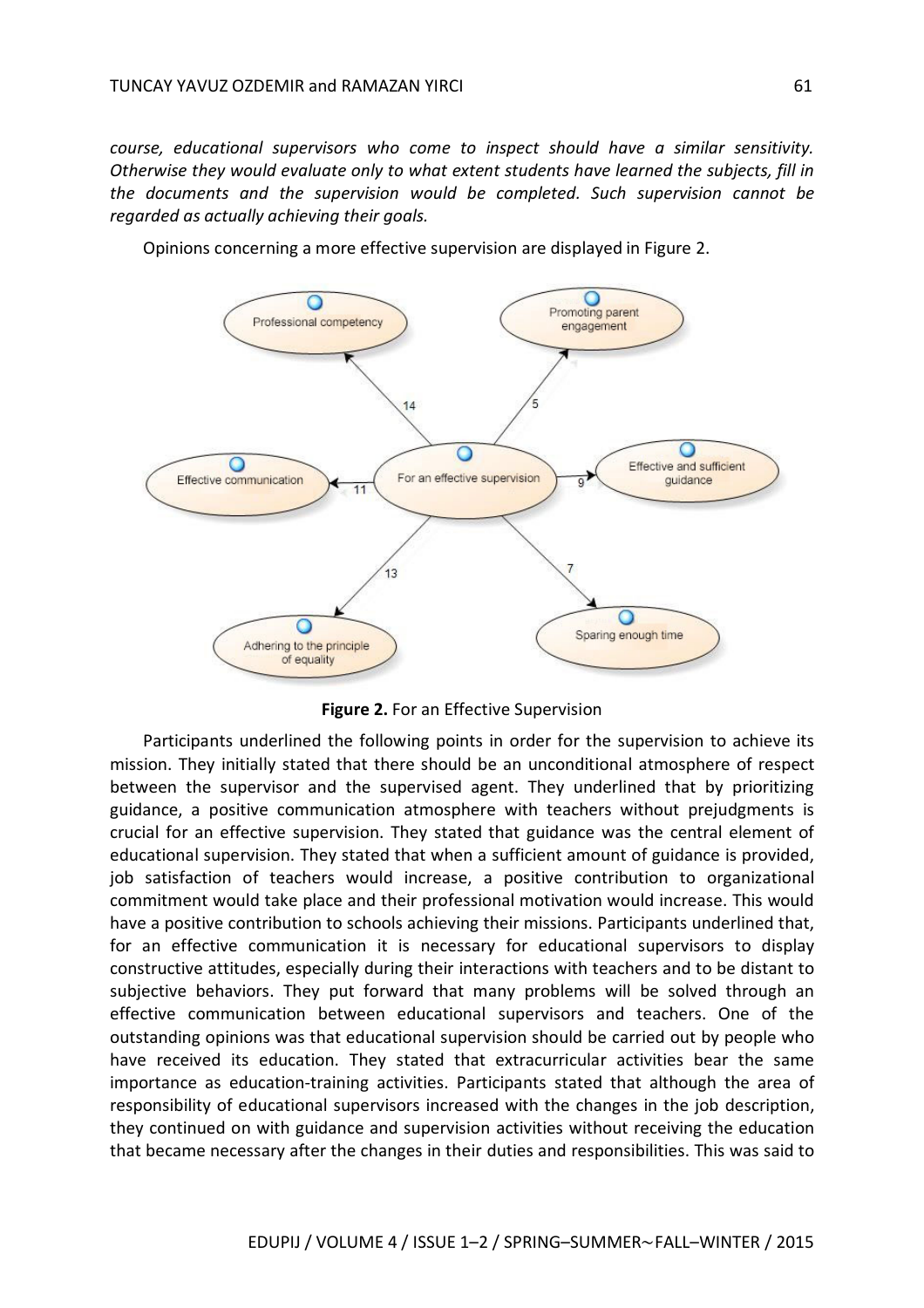hinder the effects that were expected from the supervision. At this point, as for teachers, it is crucial for educational supervisors to sustain their professional developments.

They suggested that one or two supervisions a years is not sufficient or effective, and that supervision should be carried out more frequently and over an extended period of time. Participants underlined that supervision should not be limited to only one course hour. Participants who emphasized the importance of parent engagement in achieving educational functions stated that supervision should not just involve document control. They stated that it is important to treat each supervised individual the same way and without compromising the principle of equality and justice for the effectiveness of supervision. They stated that individual differences such as gender and political view should be ignored. They emphasized the importance of taking ethical principles into consideration during supervisions. From a different point of view, some participants stated that supervision may not be objective due to the differences in the social and physical environments of schools. Thus, at this point, it is crucial for educational supervisors to be objective throughout the supervisions. It was stated that social activities other than education-training activities helped students to embrace their school, increased communication between the students and contributed to the personal development of students. Supervision of activities other than education-training activities was found to be crucial. Some of the outstanding opinions of educational workers regarding what kind of features that an educational supervision should carry are given below:

*P2: In order to increase teacher motivation, it is crucial for educational supervisors not to display offending attitudes towards teachers and to refrain from being subjective during the supervisions. It is obviously not acceptable for educational supervisors to display offending attitudes towards us and insult us in front of our colleagues, school administrators or the students.*

*P5: A major role falls to educational supervisors for us to rapidly and correctly adapt to recent changes in the educational system and to become aware of the developments in professional teaching knowledge and in our own field. More stress should be put on guidance activities during the supervisions carried out by educational supervisors. The focus of the teaching profession is to shape the future generation. Thus, teachers should be aware of changes occurring in all areas. We need an accurate and sufficient guidance service to be able to generate new teaching methods, to eliminate weaknesses in classroom management and to promote a more effective training.*

*P8: Teachers with a post-graduate degree or who are receiving doctorate education are unfortunately supervised by educational supervisors with a bachelor's degree. It is important for educational supervisors, who are responsible for determining the extent which teachers master their duties and responsibilities, to have at least the same educational status with the teachers. One other issue that should be underlined is that only a limited number of educational supervisors can inspect teachers from all branches. No matter how experienced the educational supervisors, we can't expect them to have full knowledge about every field. But they should at least have expert knowledge about their own field.*

*P11: A teacher is evaluated according to only one or two course hours throughout the whole academic period. Just like alternative assessment methods have been developed because it is not right to evaluate students with a single exam carried out in a one hour*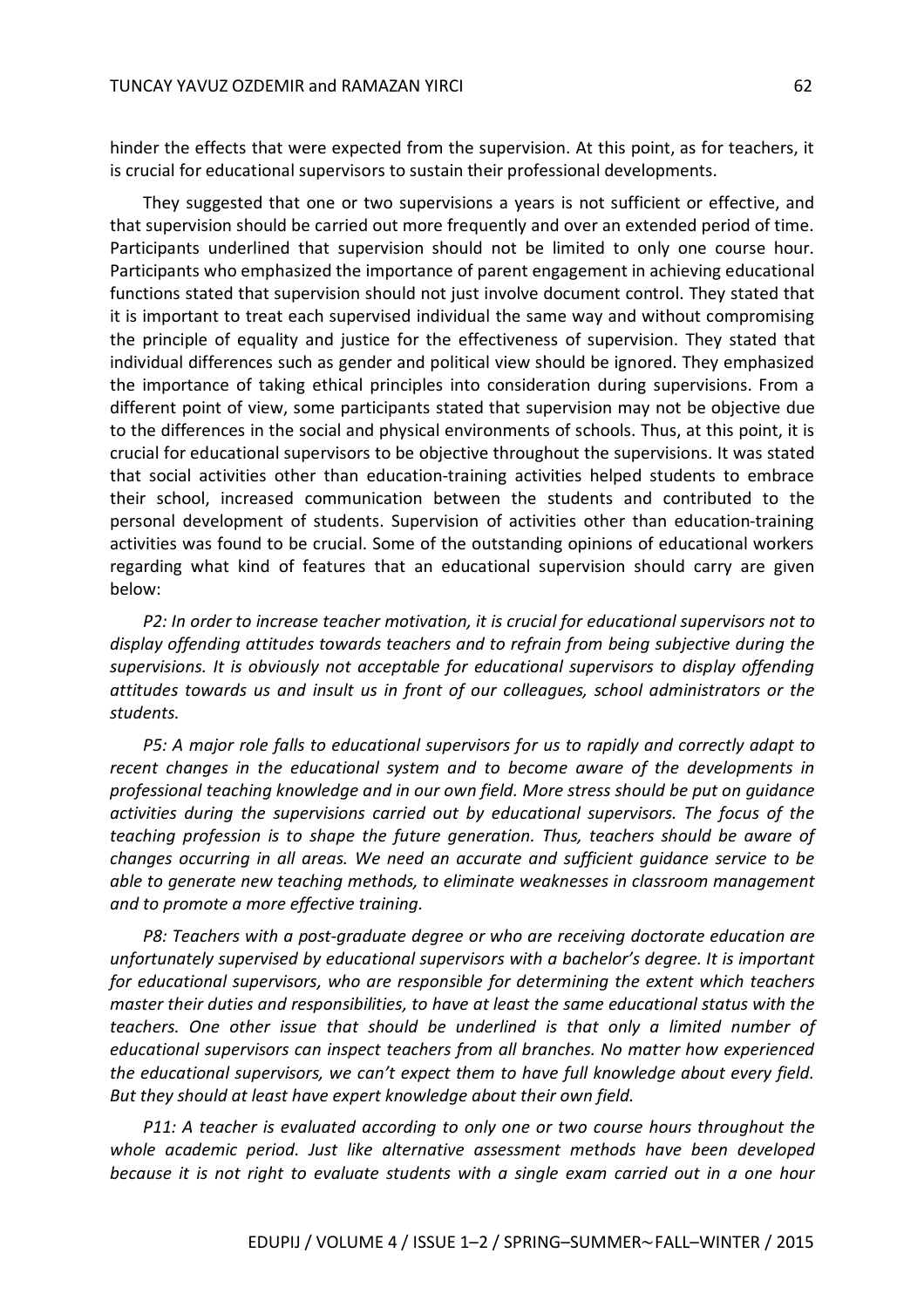*course, we should also consider multiple data sources in evaluating teachers as well. It isn't right to evaluate the whole academic period through only a one hour course. In addition, there is no time left to provide any sort of guidance service that the teachers require. It would be beneficial for the system to provide more time for educational supervisors to carry out inspection on various standpoints.*

*P14: Schools go on holiday due to heavy snow and parent's crowd into the school. They complain about what they could do about their child. In other words, parents perceive schools as places where their children stay away from home, but also feel safe. Parents who we don't see during the whole year start coming to school when the reports begin to be prepared. In short, parents don't come to school for their children's education. Parent engagement is crucial for education and training to be more effective. Although parentteacher associations were established with this aim, they are rather distant from it. Maybe by giving a new shape to supervision can promote effective parent engagement. Because neither the school administration nor us, as teachers, can generate parent engagement.*

*P19: It is rather normal for each educational worker to have different political views, a different way of thinking and a different world of living. This goes the same for educational supervisors and teachers as well. Although this is regarded as a normal situation, educational supervisors can evaluate teachers according to criteria which is not in line with supervision principles, such as the union they belong to, their political view or gender. No matter what the conditions are, educational supervisors should not compromise the principle of equality and ethical principles and should remain objective.*

With the changes made on May 24, 2014, supervision of education and training was disentitled from educational supervisors and assigned to school principals. How this change in the supervision system was perceived by the teachers was evaluated. Participants considered this change in two ways; positive and negative. The categories in which participant opinions were in favor of the change were grouped together, and are presented in Figure 3.



**Figure 3.** Benefits of Assigning the Task of Supervision to School Principals

They expressed that being inspected by the administrators of the institution they work for would decrease some of the pressure which supervision imposes on them. They stated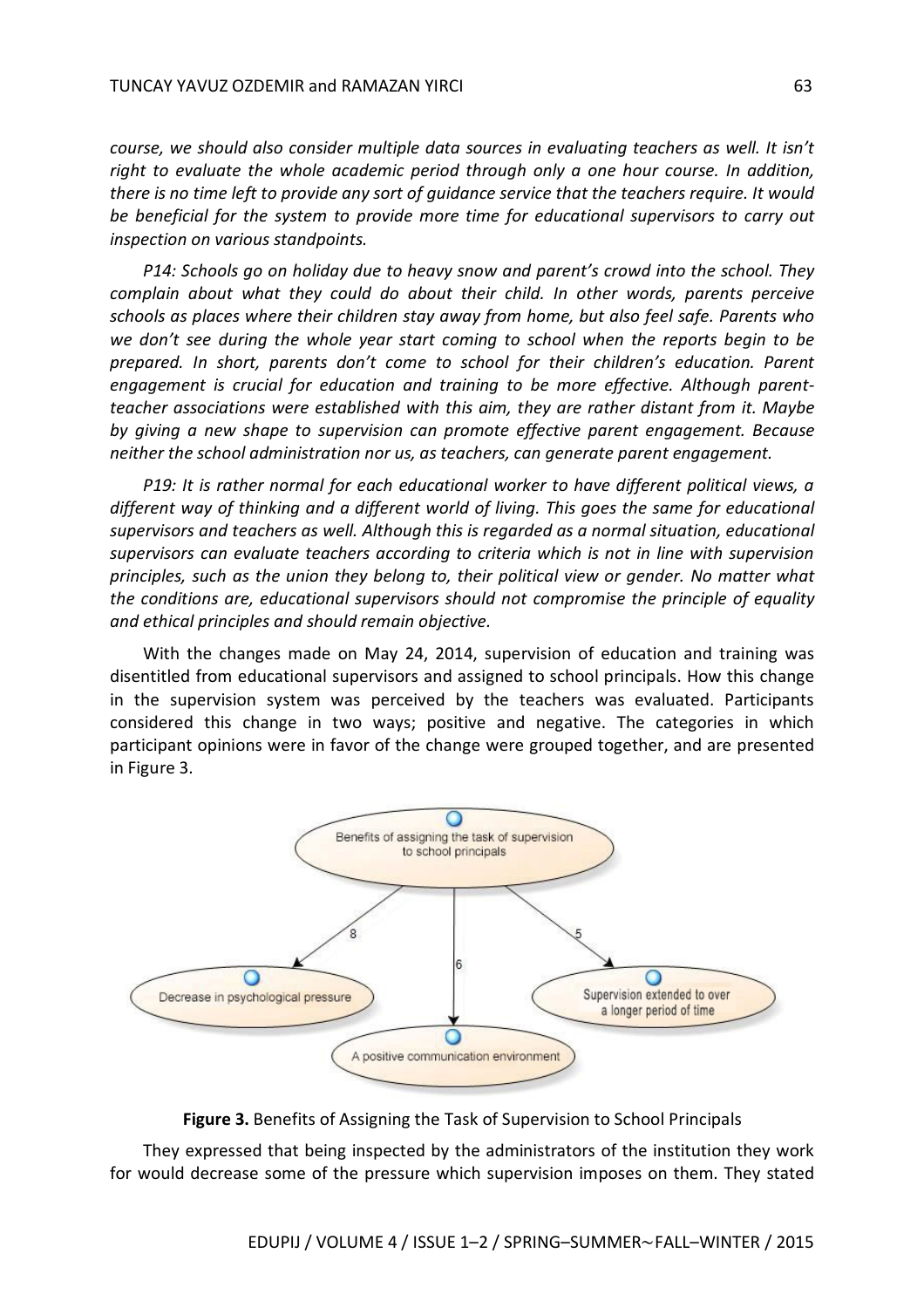that this way they would teach the courses being supervised even better and productivity of those course would thereby increase. Teachers stated that the presence of an atmosphere of communication with the school principals made them feel better. This issue was regarded as an opportunity to eliminate communication obstacles that emerge during supervisions. Participants who criticized the fact that the supervisions carried out by educational supervisors are limited to a short period of time, found the change to be beneficial in that supervisions would be carried out over an extended period of time. Thus, they stated that it was important that the low level of teacher performance due to their mood during the supervision could be compensated for with further instances of supervision.

With a different viewpoint, some participants found this change to be negative for the supervision system. Categories in which these opinions were grouped as themes are shown in Figure 4.



**Figure 4.** Drawbacks of Assigning the Task of Supervision to School Principals

While educational supervisors receive training in different fields, the fact that school principals lack some experience regarding educational supervision is seen as an important drawback. Participants claimed that inspections that have been or would be carried out by school principals, educational supervision would not be implemented in a comprehensive fashion. The fact that some school principals have been administrators for many years, and they have remained distant from the classroom setting, could be said to have a significant negative effect on this. Thus, it is possible that school principals would not succeed in supervising issues other than factors such as classroom order, classroom management and student behavior. Supervision of education and training activities in schools and all of the extracurricular activities is an essential obligation. The reason for this is because teachers educate students in various and extensive subjects such as behavior acquisition, along with teaching children the school subjects, gaining a personality, realizing the values of the society and many more.

The importance of carrying out supervision under the responsibility of competent agents for the implementation to process in a sound way was stressed. With the recent changes in the Turkish educational system regarding the appointment of administrators, school principals are believed to diverge from principles of ethics and impose pressure on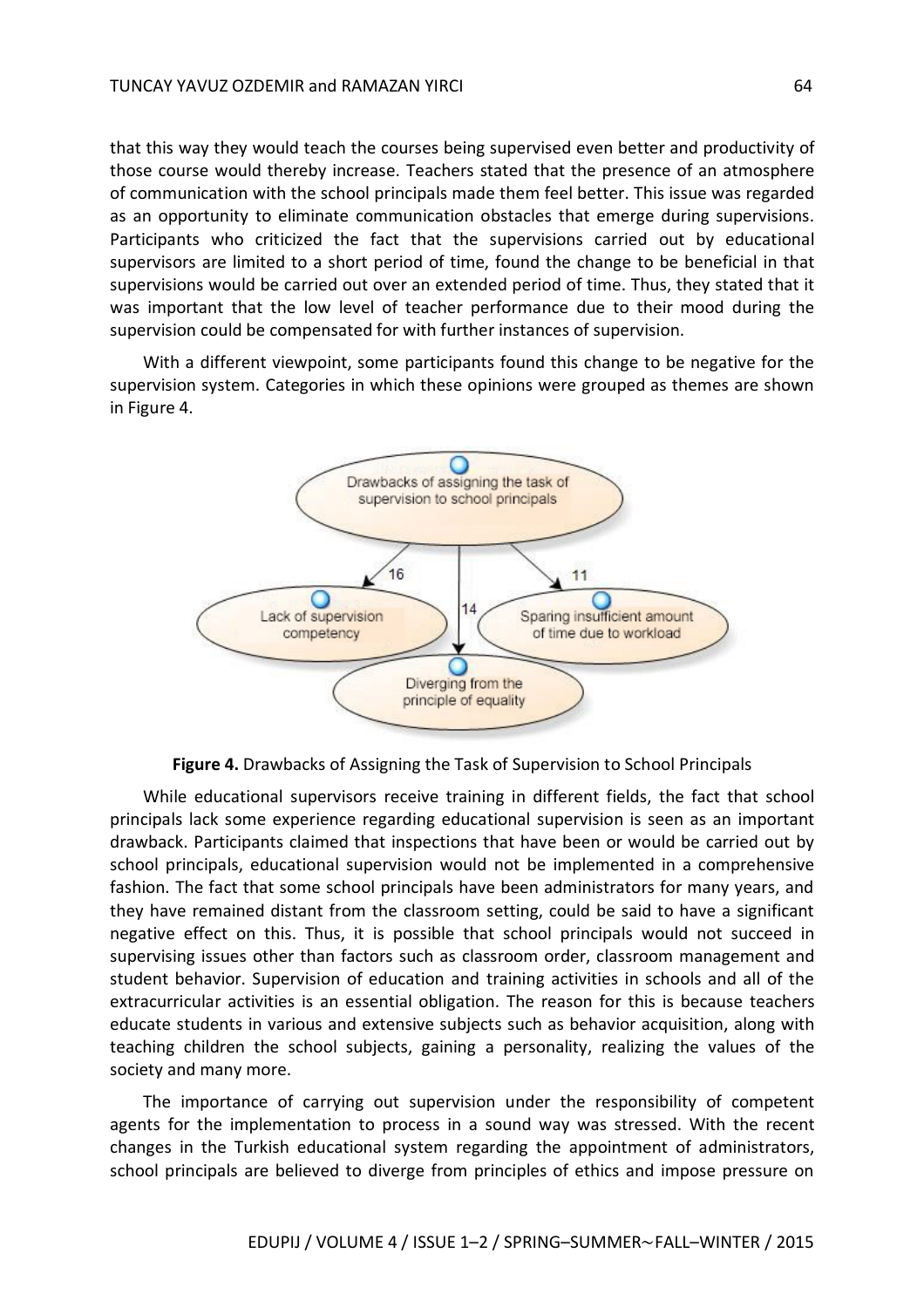teachers through supervision. Favoring teachers that have close relationships with the principal is an issue that we have to take into consideration. Participants stated that similar cases could emerge in supervisions carried out by educational supervisors, but they could be more frequent in supervisions carried out by school principals. It was stated that, especially after the changes in the Turkish educational system regarding the appointment of administrators, variables shouldn't be included in the supervision process such as union membership of teachers, or their political views. Taking these into consideration can lead to problems. One other point that participants underlined regarded school principals not attaching much importance to supervision due to their own workload and not sparing much time for it. It was asserted that educational supervisors carried out supervision even though they lasted for just one hour course duration. It was emphasized that together with this change, supervision would not be effectively carried out in schools with many teachers because schools would not spare an excessive amount of time for guidance and supervision. With the regulation for the appointment of administrators, that was put into effect during the 2014-2015 academic period, many school principals were assigned to the position for the first time.

Participants stated that expecting recently assigned school principals to carry out both their administrative role and also as supervisor would not be very realistic. It was emphasized that because school principals work overtime to perform their present workloads, it would create a problem for the effectiveness of the inspection to assign them the task of supervision as well. This was interpreted as supervisions not being carried out or performed only superficially. Participants stated that while it would yield more accurate results for educational supervisors to carry out a branch-oriented supervision, the problem of branching out in educational supervision will continue to expand. Participants expressed that the desired personal and professional development would not be achieved with the supervision of education and training activities as supervision would not be implemented to a sufficient level.

#### **Conclusion and Discussion**

The purpose of this study was to conduct a situational analysis on educational supervision activities through the opinions of 24 teachers that participated in the study. Participant opinions suggested that along with the education and training activities carried out in schools, other activities should also be supervised. It is known that there are many negative opinions of teachers in the literature regarding supervision. For example, educational supervisors displaying unpleasant behaviors during the supervision (Kazak, 2013), a lack of standards for supervision implementations (Aksit, 2006), the anxiety that supervision causes teachers (Can, 2004), non-objective behaviors during supervision (Balci, Aydin, Yilmaz, Memduhoglu, & Apaydin, 2007), insufficient levels of guidance services (Taymaz, 2002; Zepada, 2006; Burlington School District, 2007; Memduhoglu & Zengin, 2012; Mehduhoglu & Taymur, 2014), low levels of professional competency of supervisors (Kudisch, Fortunato, & Smith, 2006) and many more can be listed. There are also significant participant opinions stating that supervision is necessary.

According to participant opinion, supervision is necessary for determining the extent to which educational goals are achieved, for determining and eliminating educational malfunctions and for increasing educational quality. A guidance-based supervision system is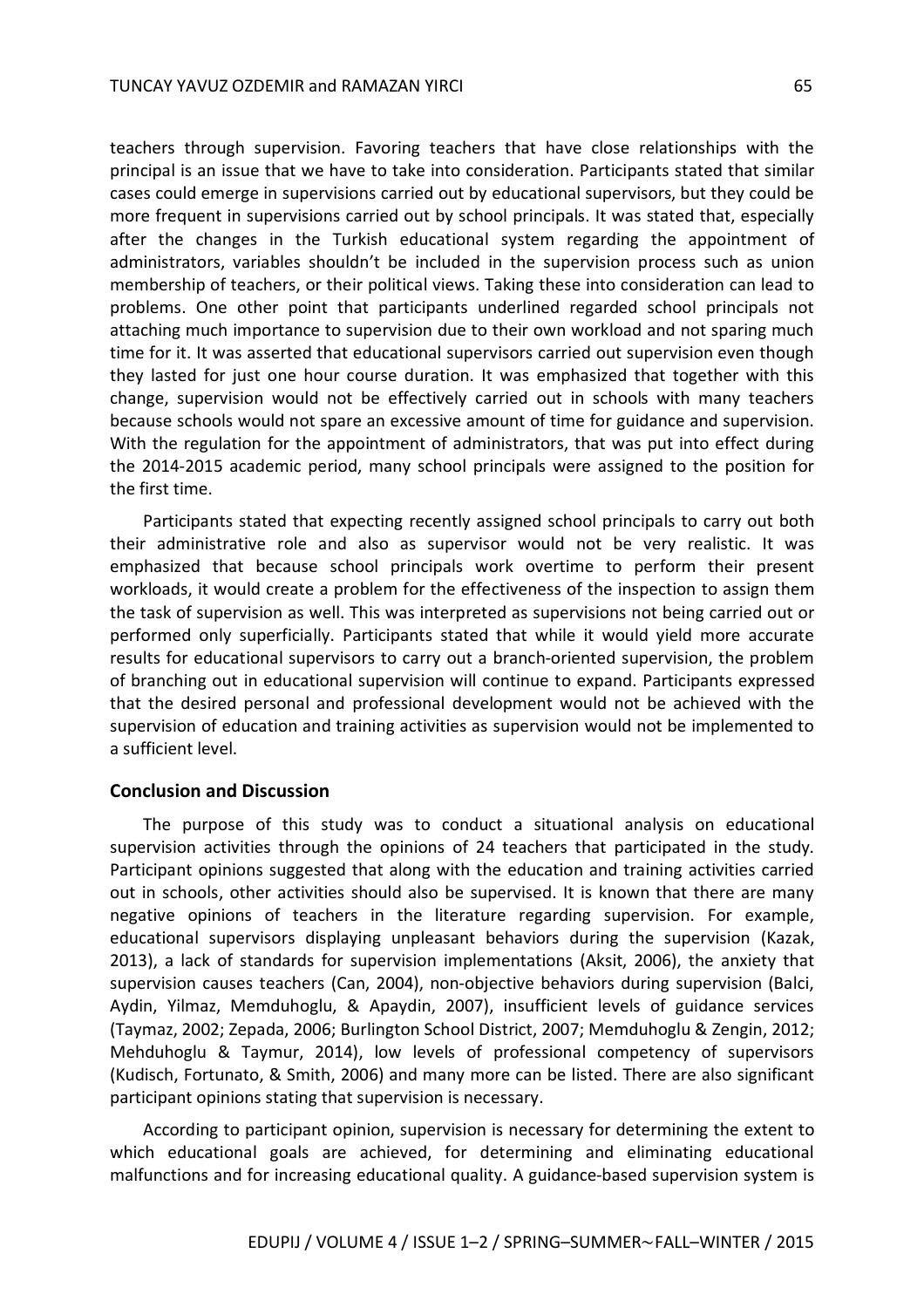essential for educational workers to rapidly adapt to the speedy changes occurring in the educational system, as well as technological and pedagogic changes. Concerning the findings of this study, Glickman, Gordon, & Ross-Gordon (2007) stated that it is necessary for the sustainability of professional development and Marshall (2005), Baffour-Awuah (2011) and Ilgan (2008) stated that it is necessary for the effectiveness of education. Dongel (2006) simply stated that supervision is an essential obligation.

It was stated that in order to achieve the goals of supervision, inspections should be carried out by professionally competent agents by sparing enough time, by providing guidance services through effective communication and by taking the principle of equality into consideration. MacBeath (2006, p.7-8) states that the supervisor should behave in an open, honest and fair manner during the supervision process. Study findings suggest that it is crucial to enable parent engagement in the education-training process. These issues should be taken into consideration in order to promote an effective supervision. The finding, stating that an atmosphere of positive communication is necessary for an effective supervision, is in line with the studies conducted by Obiweluozors et al. (2013), Drysdale, Goode & Gurr (2009) and Sagir (2011). This study suggests that the communications between educational supervisors or school principals and the teachers should be constructive and positive throughout the supervision process. This finding of the study is in line with the findings of many studies (Waldman & Atwater, 1998; Kudisch et al., 2006; Reynolds, Muijs, & Treharne, 2003; Karakose, Aslan, & Kilic, 2009; Sagir, 2011; Kartal, Karakose, Ozdemir, & Yirci, 2011).

Assigning all the activities of teachers to school principals and disentitling this responsibility from educational supervisors, in changes to the Turkish educational supervision sub-system, was shown to be favored by 19 participants' opinions. Participants found this change positive stating that, together with the presence of a positive communication atmosphere between the teachers and the administrators they work with, supervision would decrease the psychological pressure on teachers (Boydak Ozan & Ozdemir, 2010) and that supervision could be extended to a longer period of time, rather than limiting it to just a one hour course (Aslanargun, 2009; Ozdemir, Boydak Ozan, & Akgun, 2011; Yavuz & Yildirim, 2010).

The change of disentitling educational supervision from educational supervisors and assigning it to school principals was perceived as negative according to 41 participants' opinions. Participant opinions in this direction are categorized as lack of competency regarding supervision, diverging from the principle of equality, and not sparing enough amount of time due to workload. It is stated in the literature that supervisor agents in supervision implementations should have a knowledge of their field and professional teaching knowledge (Schein, 2003; Balci et al., 2007) and that it is crucial for them to be effective communication experts (Kartal et al., 2011; Demirtas, Kahveci, Yirci, Sanli, & Kartal, 2011). Lack of these factors, deemed essential for supervisor agents to effectively and significantly carry out inspections, can cause major problems for the educational system. Making regulations in legal documents regarding issues such as competences of supervisors, equality and sufficient amount of time have vital importance for education and supervision.

In conclusion, it is obvious that problems related to the supervision system are not fully resolved despite the regulation changes that have been made. Teachers have asserted that there are both benefits and also drawbacks of assigning the task of supervision to school principals. A review of the supervision system is a crucial requirement for promoting a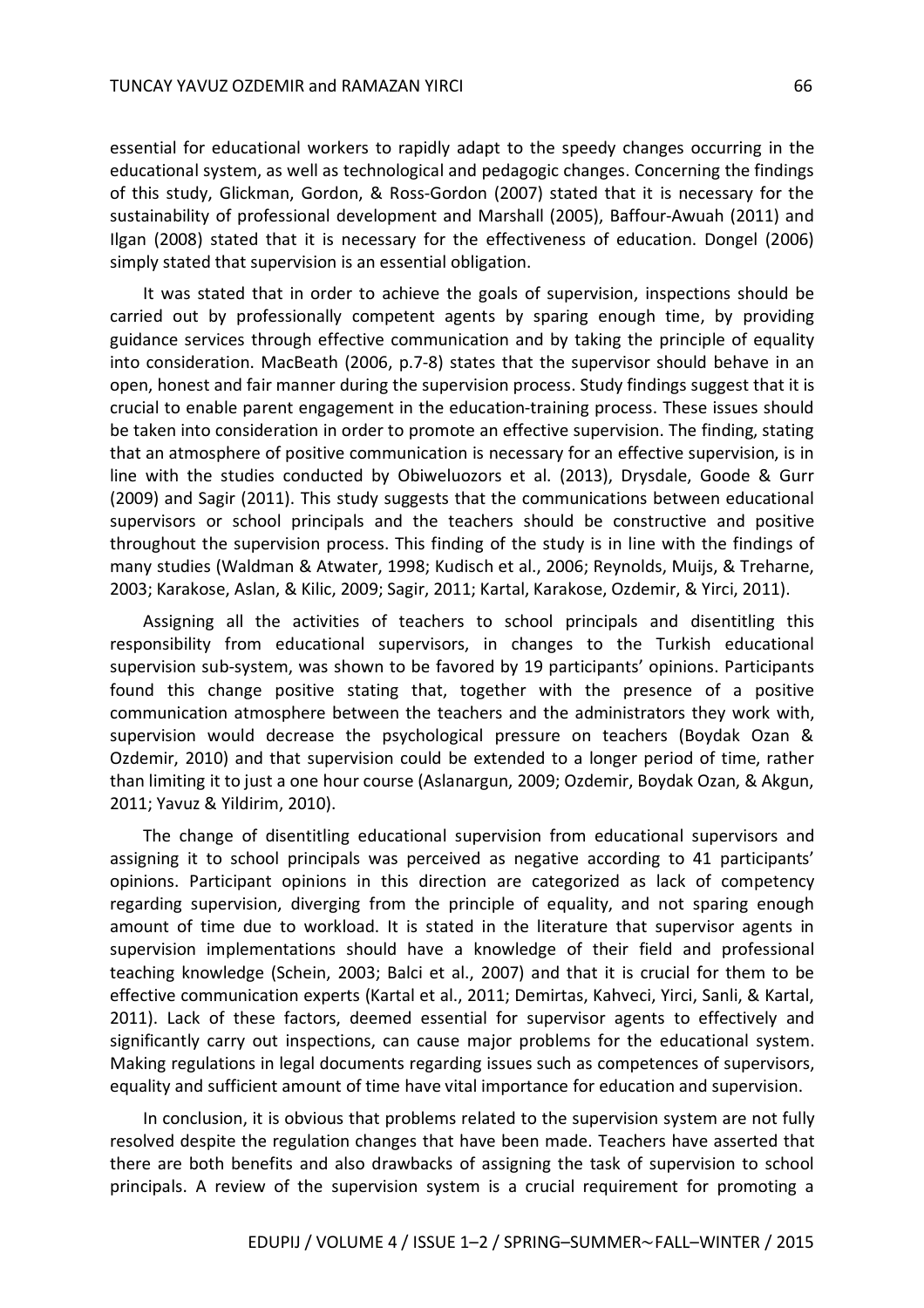healthy supervision system and for increasing educational quality. Thus, it is evident in these study findings that a new educational supervision model, in which parents can also become involved, and which is based on multiple data sources, should be developed.

#### **Notes**

Corresponding author: TUNCAY YAVUZ OZDEMIR

#### **References**

- Aksit, F. (2006). Teachers' opinions about performance evaluation (Sample of Bigadiç Primary School Teachers), *Social Sciences Research Journal, 2*, 76-101.
- Allemann, J. (2006). *Links between teacher evaluation / supervision and student achievement: A case study of a successful urban elementary school.* Unpublished doctoral dissertation, University of Southern California.
- Aslanargun, E. (2009). The performance appraisal of teachers and multiple appraisal. *Journal of National Education*, *38*(183), 239-259.
- Aydin M. (1998). *Educational Administration*. Hatipoglu Publishing: Ankara.
- Baffour-Awuah, P. (2011). *Supervision of instruction in public primary schools in Ghana: Teachers' and head teachers' perspectives*. Unpublished doctoral dissertation, Murdoch University, Australia.
- Balci, A., Aydin, I., Yilmaz, K., Memduhoglu, H. B., & Apaydin, C. (2007). *Management and supervision of primary education in Turkish education system: current situation and new perspectives. The fundamental problems of the primary and preschool education system in Turkey and solutions*. Turkish Education Association Publications: Ankara.
- Basaran, I. E. (2000). *Educational Administration.* Kadioglu Publishing, Ankara.
- Boydak Ozan, M., & Ozdemir, T. Y. (2010). *Psychological pressure of inspection on teachers*, 2. International Participatory Congress on Educational Supervision, 23-25 June, 2010, Dumlupinar University and Temsen, Kutahya.
- Burlington School District. (2007). *Differentiated teacher supervision and evaluation system*. http://www.nctq.org/docs/69-07.pdf Accessed on: 17.05.2015.
- Bursalioglu, Z. (2003). Theory and Practice in Educational Administration. Pegem A Publications: Ankara.
- Can, N. (2004). Supervision of the primary teachers and their problems, *Journal of National Education*, 161.
- Daresh, J. C. (2001). *Supervision as Proactive Leadership.* Illinois: Waveland Press Inc.
- Demirtas, Z., Kahveci, G., Yirci, R., Sanli, O., & Kartal, S. E. (2011). *The ethical principles that inspectors are expected to obey*, 3. International Participatory Congress on Educational Supervision, 22-24 June, 2011, Mersin.
- Dongel, A. (2006). *The views of primary education inspectors on the improvement of supervision and performance evaluation activities on the web.* Unpublished master's thesis, Gazi University, Institute of Educational Sciences, Ankara.
- Drysdale, L., Goode, H., & Gurr, D. (2009). An Australian Model of Successful School Leadership. *Journal of Educational Administration, 47*, 697-708.
- EARGED, (2002). *School Performance Management Model.* Ministry of National Education (MoNE), Department of Training, Research and Development Publications: Ankara.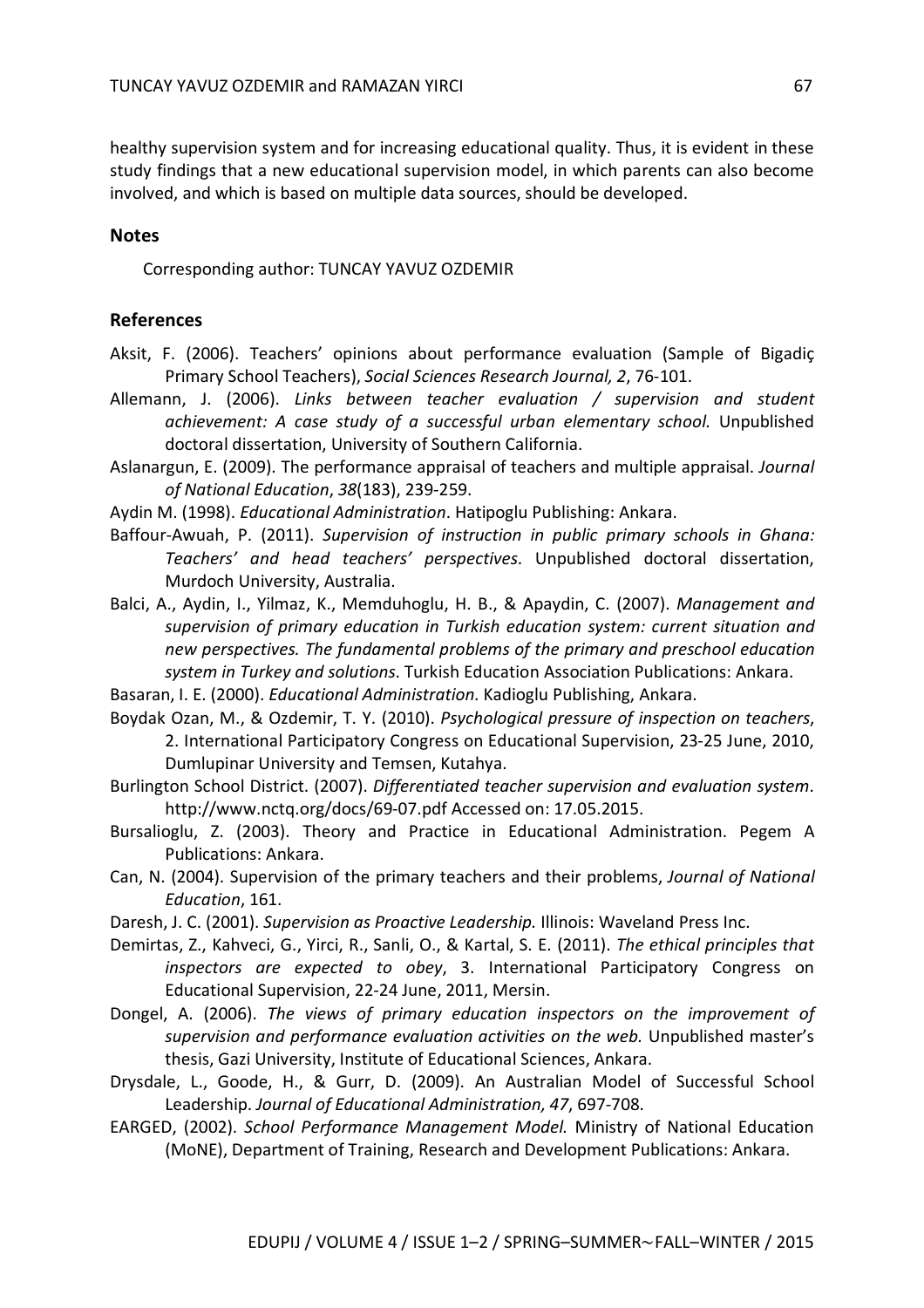- Earley, P. (1998). *School improvement after inspection? School and LEA responses*. London: Paul Chapman Publishing Ltd.
- Erden, M. (2004). *Introduction to Teaching Profession*. Istanbul: Alkim Publications,
- Fraenkel, J. R., Wallen, N. E., & Hyun, H. H. (2011). *How to design and evaluate research in education (8th ed.).* New York: McGraw-Hill.
- Glickman, C., Gordon, S., & Ross-Gordon, J. (2007). *Supervision and instructional leadership a developmental approach*. Boston, MA: Pearson Education Inc.
- Gokalp, S. (2010). *Analysis of elementary school teachers? Perceptions about the degree at which elementary school supervisors perform their assignments related to supervising teachers (Mersin sample).* Unpublished master's thesis, Mersin University, Institute of Educational Sciences, Mersin.
- Ilgan, A. (2008). Primary School Supervisors' and Primary School Teachers' Perceptions on Receptivity and Applicability of Differentiated Supervision in Primary Schools. *Educational Administration: Theory and Practice, 14*(55).
- Karakose, T., Aslan, A., & Kilic, L. (2009). *The problems that primary school inspectors face during the inspection of the teachers and the institutions and suggestions for solving these problems.* 1. International Participatory Congress on Educational Supervision, Ankara: TEMSEN.
- Kartal, S. E., Karakose, T., Ozdemir, T. Y., & Yirci, R. (2011). *Teachers' views regarding the ethical principles that school inspectors should possess*, 3. International Participatory Congress on Educational Supervision, 22-24 June, 2011, Mersin.
- Katz, D., & Kahn R. I. (2013). *The social psychology of organizations* (2nd ed.). New York: Wiley.
- Kazak, E. (2013). Teachers' opinions about the variance of course supervision practice. *Anatolian Journal of Educational Leadership and Instruction, 1*(1), 15-26.
- Kilminster, S. M., & Jolly, B. C. (2000). Effective supervision in clinical practice settings: a literature review, *Medical Education, 34*(10), 827-840.
- Kovats, S. M. (2006). *The impact of the teacher evaluation process on teacher practice and student achievement in an urban school: A case study.* Unpublished doctoral dissertation, University of Southern California, California.
- Kudisch, J. D., Fortunato, V., & Smith, A. (2006). Contextual and Individual Difference Factors Predicting Individuals' Desire to Provide Upward Feedback, *Group & Organizational Management, 31*(4).
- Ladany, N., Ellis, M. V., & Friedlander, M. L. (1999). The supervisory working alliance, trainee self-efficacy, and satisfaction, *Journal of Counseling and Development*, *77*(4), 447- 455.
- MacBeath, J. (2006). *School Inspection & Self-Evaluation: Working with the New Relationship*. London: Routledge.
- Marshall, K. (2005). It's time to rethink teacher supervision and evaluation, *Phi Delta Kappan, 86*(1).
- Marvasti, A. B. (2004). *Qualitative research in sociology.* London: Sage.
- Maxwell, J. A. (2005). Qualitative research design: An interactive approach (2nd ed.). Thousand Oaks, CA: Sage.
- Mayring, P. (2000). *Einfuhrung in die Qualitative Sozialforschung,* Weinheim, Psychologie Verlags Union. (Translated by Adnan Gumus & M. Sezai Durgun), Adana: Baki Publishing,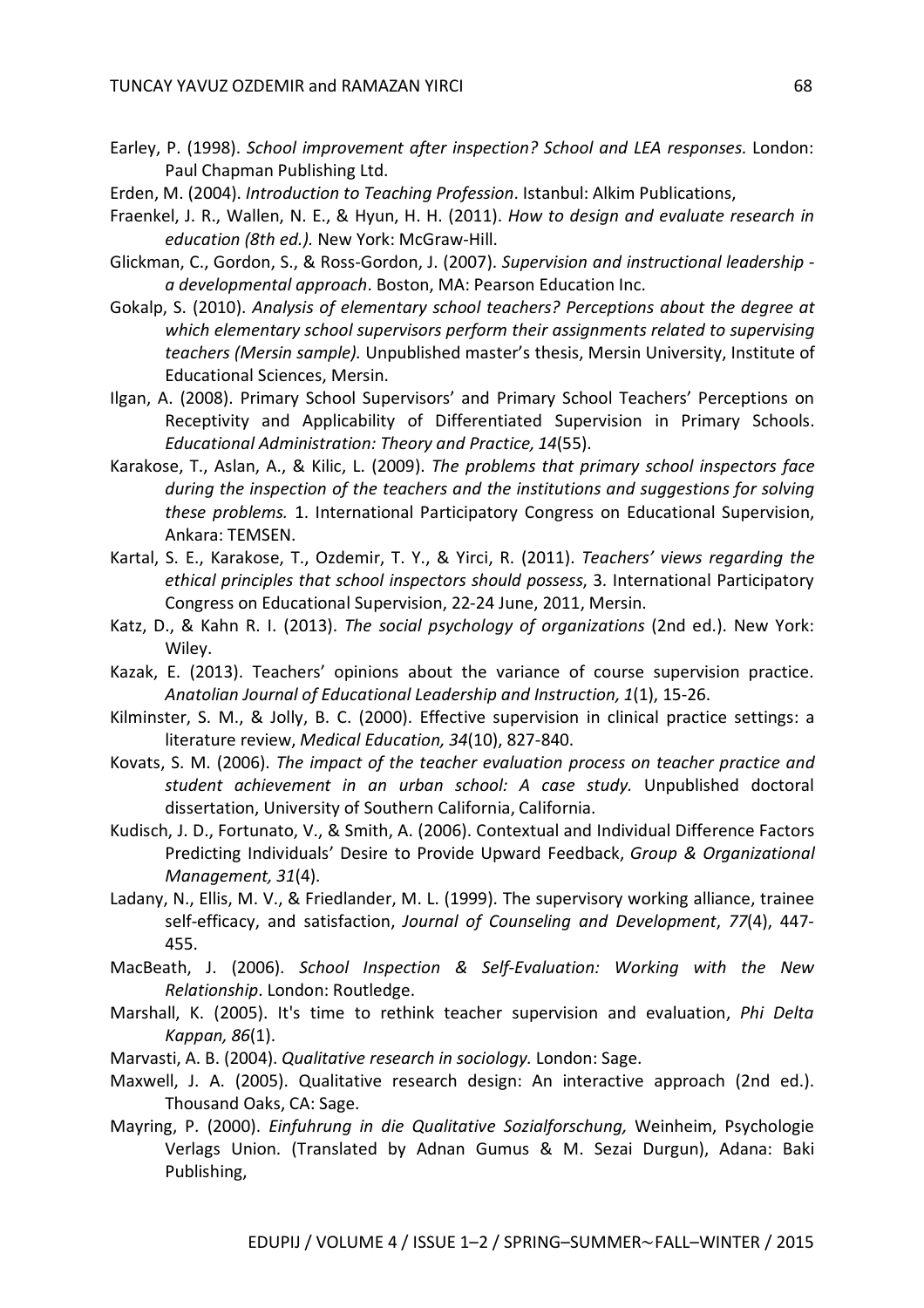- McNicol, S. (2004). Incorporating library provision in school self-evaluation. *Educational Review, 56*(3).
- Memduhoglu, H. B. (2012). The Issue of Education supervision in Turkey in the Views of Teachers, Administrators, Supervisors and Lecturers. *Educational Sciences: Theory & Practice, 12*(1).
- Memduhoglu, H. B., & Taymur, A. (2014). A Model Proposal Regarding to Reconstruction of Subsystem of Education Supervision in Turkey. *Pegem Journal of Education & Instruction, 4*(2).
- Memduhoglu, H. B., & Zengin, M. (2012). Implementability of Instructional Supervision as a Contemporary Educational Supervision Model in Turkish Education System. *Journal of Theoretical Educational Science, 5*(1), 131-142.
- Miles, M. B., & Huberman, A. M. (1984). *Qualitative data analysis: A sourcebook of new methods*. Newbury Park, London: Sage Publications.
- MoNE (2014). *Regulation about the head of National Education, guidance and supervision*. http://mevzuat.meb.gov.tr/html/maarifmuf\_0/maarifmuf\_1.html. Accessed on: 28.06.2015.
- Munemo, E., & Tom, T. (2013). The Effectiveness of Supervision of Specialist Teachers in Special Schools and Resource Units in Mashonaland East and Harare Provinces (Zimbabwe), *Greener Journal of Educational Research, 3*(3).
- Obiweluozor, N., Momoh, U., & Ogbonnaya, N. O. (2013). Supervision and Inspection for Effective Primary Education in Nigeria. Strategies for Improvement, *Academic Research International, 4*(4), 586-594.
- Ozdemir, T. Y., Boydak Ozan, M., & Akgun, M. (2011). *The issues that the teachers are satisfied and dissatisfied during the guidance and inspection process*. 3. International Participatory Congress on Educational Supervision, 22-24 June, 2011, Mersin.
- Pajak, E. (2010). *The history and future of instructional supervision in the United States.* 2. International Participatory Congress on Educational Supervision, 23-25 June, 2010. Dumlupinar University and Temsen, Kutahya.
- Reynolds, D., Muijs, D., & Treharne, D. (2003). Teacher evaluation and teacher effectiveness in United Kingdom. *Journal of Personal Evaluation in Education, 17*(1), 83-100.
- Saban, A. (2004). Entry level prospective classroom teachers' metaphors about the concept of "teacher". *Journal of Turkish Educational Sciences*, 2, 135-155.
- Sagir, M. (2011). *Educational leadership roles of primary school administrators and problems they face*. Unpublished doctoral dissertation, Abant Izzet Baysal University, Institute of Social Sciences, Bolu.
- Schein, E. H. (2003) *Prozessberatung fur die Organisation der Zukunft-* [Gelecegin Orgutleri icin Surec Danismanligi]. Translated by Isabella Bruckmaier. (2<sup>nd</sup> ed.). Bergisch Gladbach: EHP Verlag.
- Sergiovanni, T. J., & Starratt, R. J. (2002). *Supervision: A redefinition* (7th ed.). Mc Graw Hill: New York.
- Silverman, D. (2004). Interpreting qualitative data: A guide to the principles of qualitative research (4th ed.). Thousand Oaks, CA: Sage.
- Sullivan, S., & Glanz, J. (2000). Supervision that improves teaching: Strategies and techniques. California: Corwin Press Inc.
- Taylor, S. J., & Bogdan, R. (1984). Introduction to qualitative research methods: The search for meaning  $(2^{nd}$  ed.). New Jersey: John Wiley & Sons.